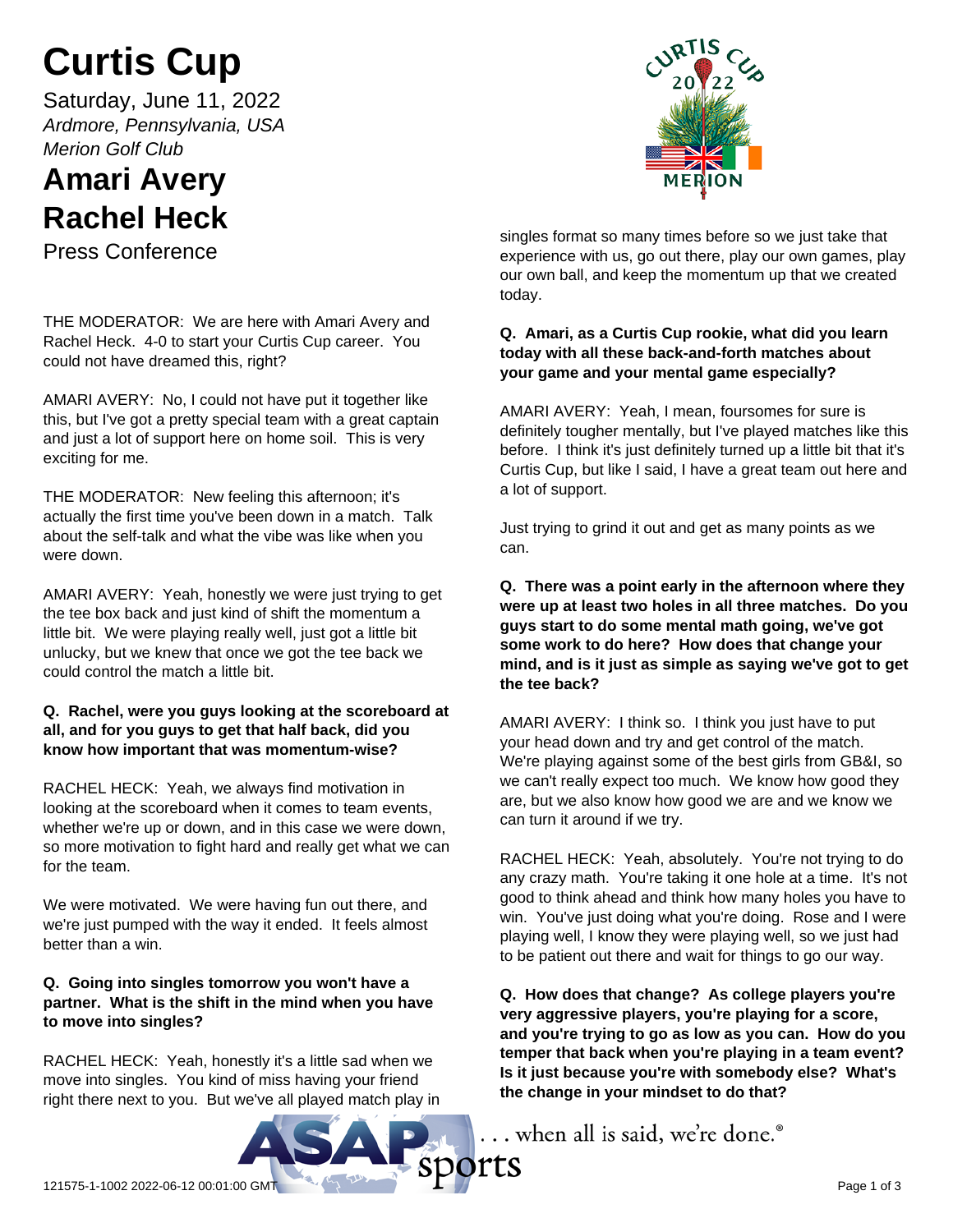AMARI AVERY: I mean, if anything I think it's the opposite. When you're on a team and you're not playing against each other anymore and you're playing with each other, I think it's even more hype and we kind of turn it up another level. I don't see a point in being too calm. I think you might as well get turnt.

RACHEL HECK: You're going to win or lose --

AMARI AVERY: That's what I'm saying; you might as well get turnt.

### **Q. Amari, you rolled in some big putts today in both matches. What have you learned about these Marion greens?**

AMARI AVERY: Yeah, these Merion greens are hard. You have to be disciplined and you have to just realize that some putts aren't going to go in. Some putts you're just trying to get it up there and you're just trying to concede the hole really, but some of them you've got to roll them in to get the momentum changed. I think I've done quite well with that.

RACHEL HECK: Just got to get turnt.

AMARI AVERY: Just got to get turnt.

### **Q. I'm curious what's been your favorite part of this week so far outside of the actual golf?**

RACHEL HECK: Everything we get to do with the team, team dinners, the van rides, hanging out in the hotel, playing ping-pong. That's really -- when you make the Curtis Cup team, that's kind of what you're thinking about. The golf is great, but we've all played golf before, but being able to be on a team representing the United States with these girls and just hang out -- we're college students, we're here having a great time. I mean, those are the memories that you take.

### **Q. Who's the best ping-pong player on the team?**

AMARI AVERY: This is not fair. Rachel Kuehn. I'm trying.

RACHEL HECK: I'm getting there.

AMARI AVERY: She's pretty good. I love ping-pong, but I can't seem to -- the hand-eye coordination is not giving.

### **Q. Rachel, approximately how much glitter did you have at your disposal, and do you know how many faces you've put on today?**

RACHEL HECK: Okay, it felt like I had unlimited glitter at my disposal. There was a little thing and I was like blown away by how far it went. Every little girl I saw -- if I saw a little girl without glitter on their face, I made a beeline toward her. She was my next victim. So we had to make sure that every little fan was covered in USA glitter.

**Q. You mentioned on the broadcast how much rest has impacted your game and when to take time away. I'm curious, especially in a quick turnaround setting like the Curtis Cup how you worked that into your game.**

RACHEL HECK: Yeah, I did not play the U.S. Open this year, so I kind of had a little time between nationals and Curtis Cup, and some people -- it might work for some people to really grind those few days, thinking about Curtis Cup, but for me I knew that I had to take some time off. I didn't touch a club for five or six days because I knew I needed to physically rest, mentally rest. I was pretty sick this spring, so I knew I needed to get over that. So I think just knowing your body is important, knowing what you need, so I felt really refreshed coming into this week.

**Q. I met Isabelle today and her parents were telling me how much her conversation with you at the Women's Am impacted and inspired her to really get excited about this game. I'm curious for both of you, was there a moment when you were young that you met someone - it doesn't have to be a star - but someone that really inspired you to want to do what you're doing now?**

RACHEL HECK: I think for me -- I don't think it was one of the biggest names. I never really got to meet Michelle Wie, Lexi Thompson, when I was young, but any girl -- there were a few professional golfers from Memphis and they played mini-tours, but I didn't know anything about them. They could have been the best golfer in the world to me.

I remember playing just a little par-3 course with her name was Haley Millsap, and I thought that was the coolest thing in the whole world because she was a professional golfer.

So of course playing on this stage, I know I'm just an amateur, I know I'm a college student, but to these little girls, they look up to us so much and I remember what that felt like. So it's our job to inspire them to provide an example to them because they don't really know who we are. They see us playing and we have to do what we can with this opportunity.

AMARI AVERY: That's perfect. I can't top that one.

FastScripts by ASAP Sports

... when all is said, we're done.<sup>®</sup>